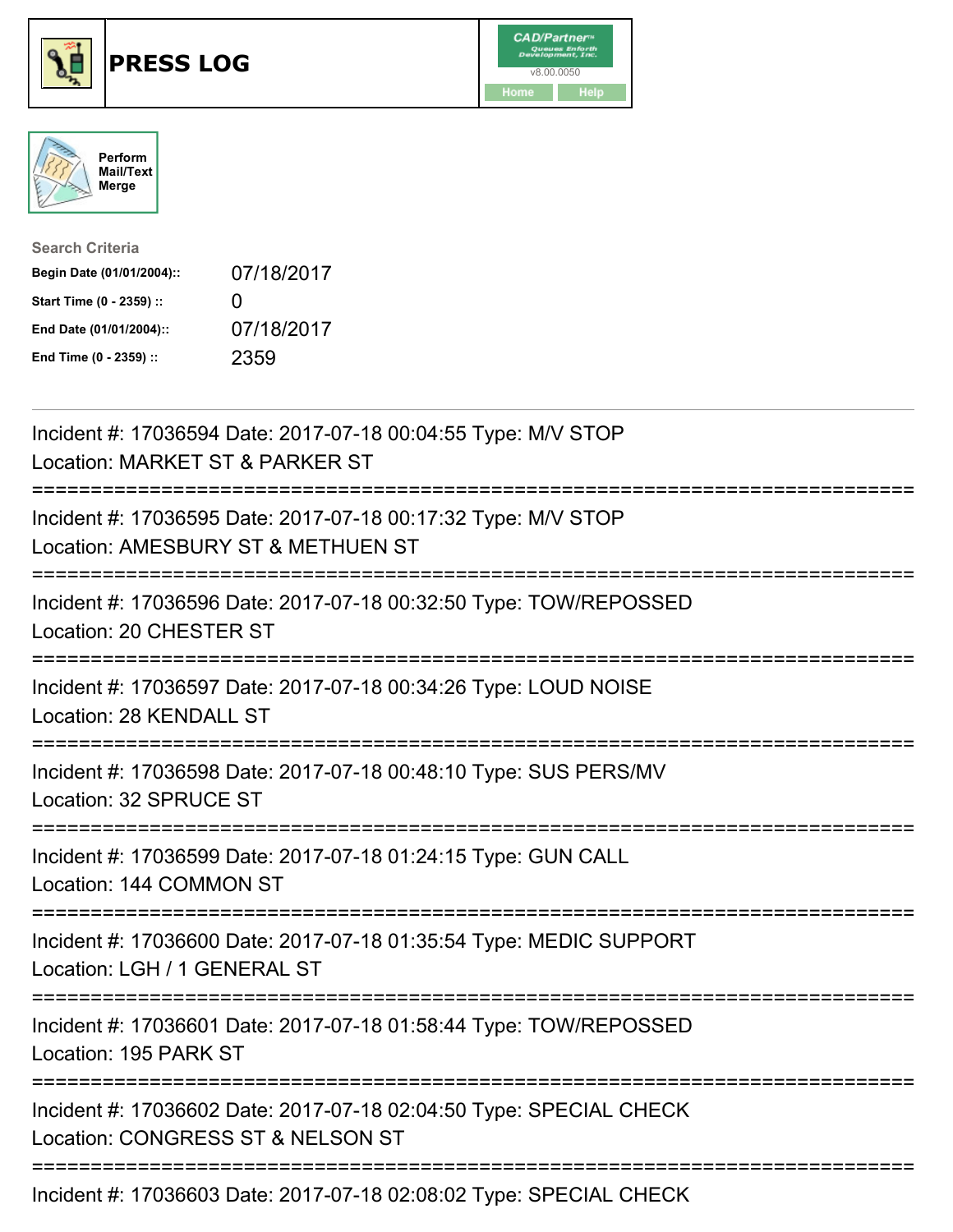Location: 13 S BROADWAY

| Incident #: 17036604 Date: 2017-07-18 02:19:32 Type: MEDIC SUPPORT<br>Location: AUBURN ST & HAMPSHIRE ST |
|----------------------------------------------------------------------------------------------------------|
| Incident #: 17036605 Date: 2017-07-18 02:21:11 Type: M/V STOP<br>Location: HAVERHILL ST & IRENE ST       |
| Incident #: 17036606 Date: 2017-07-18 02:22:07 Type: M/V STOP<br>Location: LOWELL ST & OXFORD ST         |
| Incident #: 17036607 Date: 2017-07-18 02:30:38 Type: LOUD NOISE<br>Location: 28 KENDALL ST               |
| Incident #: 17036608 Date: 2017-07-18 02:39:15 Type: DISORDERLY<br>Location: 77 S UNION ST               |
| Incident #: 17036609 Date: 2017-07-18 02:46:54 Type: M/V STOP<br>Location: TOW / 302 MARKET ST           |
| Incident #: 17036610 Date: 2017-07-18 02:49:54 Type: NOISE ORD<br>Location: 2 MUSEUM SQ #1011            |
| Incident #: 17036611 Date: 2017-07-18 03:20:26 Type: M/V STOP<br>Location: BUNKERHILL ST & LAWRENCE ST   |
| Incident #: 17036612 Date: 2017-07-18 03:33:59 Type: M/V STOP<br>Location: ANDOVER ST & BEACON ST        |
| Incident #: 17036613 Date: 2017-07-18 03:43:11 Type: M/V STOP<br>Location: BROOK ST & NEWBURY ST         |
| Incident #: 17036614 Date: 2017-07-18 03:45:43 Type: DOMESTIC/PAST<br>Location: 2 INMAN ST #17           |
| Incident #: 17036615 Date: 2017-07-18 03:55:18 Type: M/V STOP<br>Location: GROTON ST & S BROADWAY        |
| Incident #: 17036616 Date: 2017-07-18 04:01:05 Type: M/V STOP<br>Location: TOW / BROOK ST & UNION ST     |
| $17000017$ Deta: $2017.07.10.01:2255$ Ture: $NINI$ CTOD                                                  |

Incident #: 17036617 Date: 2017-07-18 04:23:58 Type: M/V STOP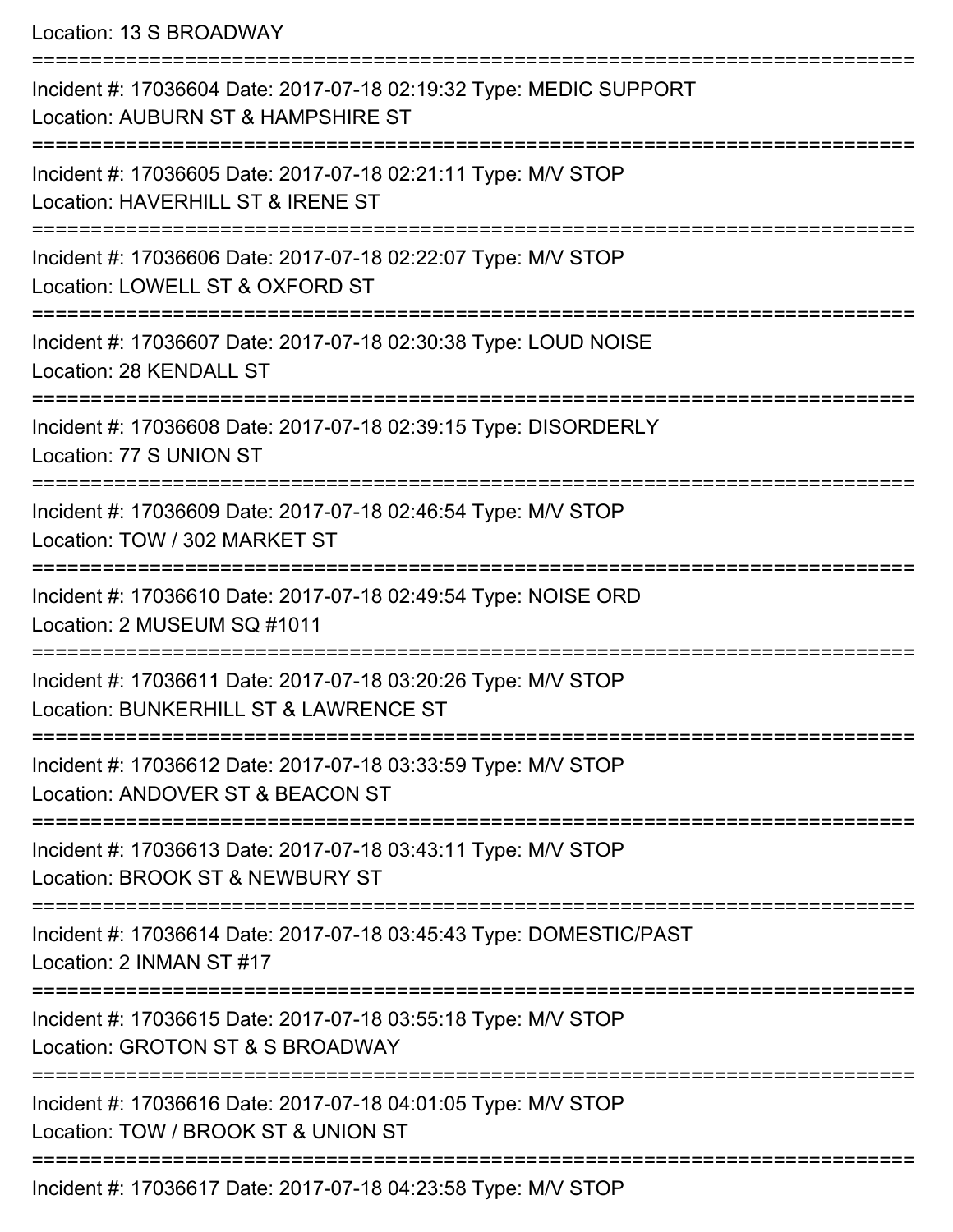| Incident #: 17036618 Date: 2017-07-18 04:52:18 Type: ALARM/BURG<br>Location: ELKS LODGE / 652 ANDOVER ST                      |
|-------------------------------------------------------------------------------------------------------------------------------|
| Incident #: 17036619 Date: 2017-07-18 05:30:34 Type: M/V STOP<br>Location: EMMETT ST & NEWTON ST                              |
| Incident #: 17036620 Date: 2017-07-18 06:24:27 Type: LIC PLATE STO<br>Location: BROADWAY & ESSEX ST                           |
| Incident #: 17036621 Date: 2017-07-18 07:01:56 Type: M/V STOP<br>Location: BROADWAY & LOWELL ST                               |
| Incident #: 17036622 Date: 2017-07-18 07:09:17 Type: ALARM/BURG<br>Location: VECINA BEAUTY SUPPLY / 196 BROADWAY              |
| Incident #: 17036623 Date: 2017-07-18 07:12:49 Type: M/V STOP<br>Location: HAMPSHIRE ST & LOWELL ST                           |
| Incident #: 17036624 Date: 2017-07-18 07:27:11 Type: M/V STOP<br>Location: ANDOVER ST & S BROADWAY                            |
| Incident #: 17036625 Date: 2017-07-18 07:29:01 Type: SUS PERS/MV<br>Location: 1 MILL ST                                       |
| Incident #: 17036626 Date: 2017-07-18 07:32:58 Type: ALARM/BURG<br>Location: ST MARY-IMMACULATE CONCEPTION / 301 HAVERHILL ST |
| Incident #: 17036627 Date: 2017-07-18 07:48:37 Type: M/V STOP<br>Location: ERVING AV & HAMPSHIRE ST                           |
| Incident #: 17036628 Date: 2017-07-18 07:58:30 Type: CLOSE STREET<br>Location: BRUCE ST & PARK ST                             |
| Incident #: 17036629 Date: 2017-07-18 08:04:41 Type: M/V STOP<br><b>Location: MARSTON ST</b>                                  |
| Incident #: 17036630 Date: 2017-07-18 08:14:34 Type: MAL DAMAGE<br>Location: 349 ESSEX ST                                     |
| Incident #: 17036632 Date: 2017-07-18 08:18:17 Type: UNKNOWN PROB                                                             |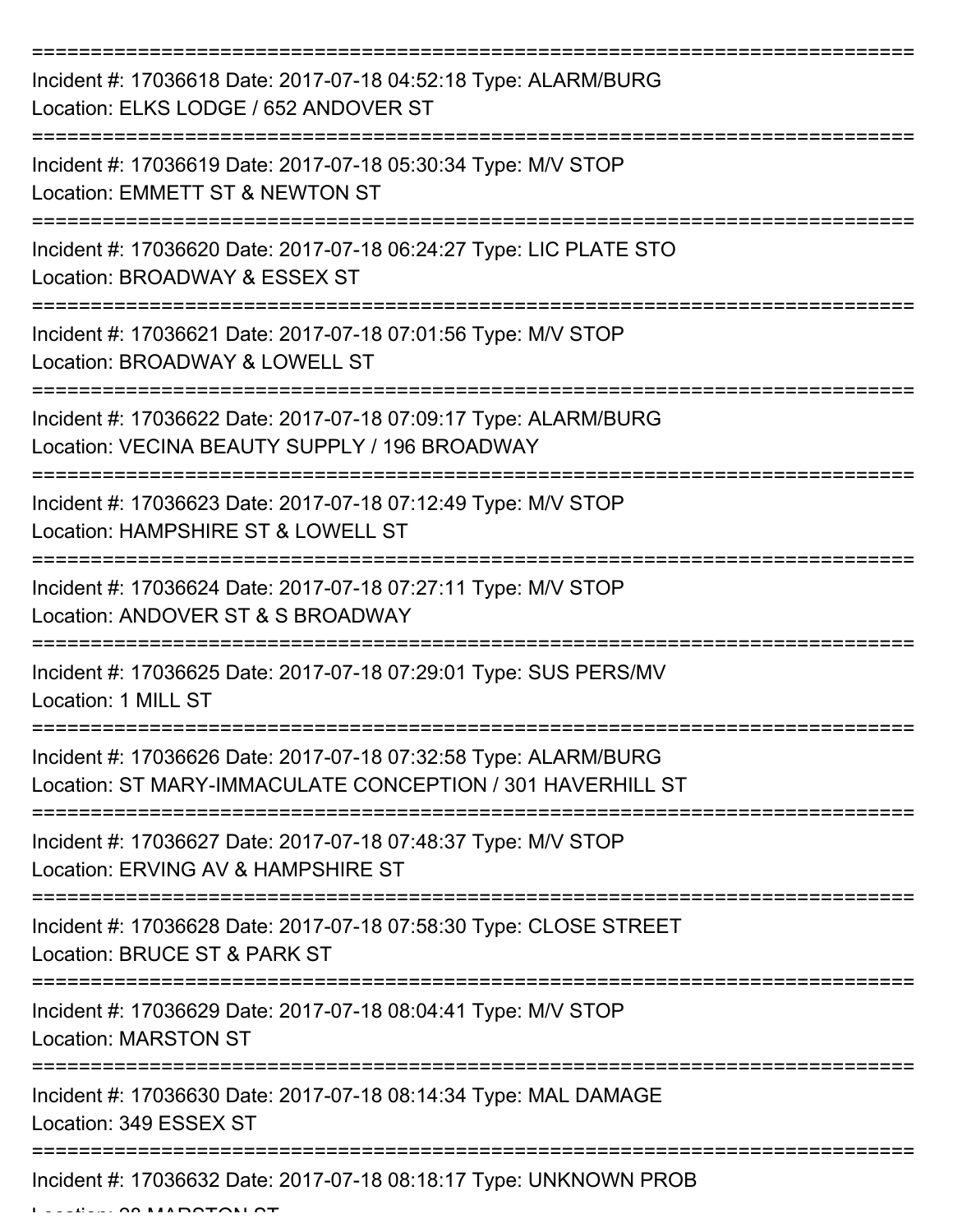| Incident #: 17036631 Date: 2017-07-18 08:19:42 Type: DOMESTIC/PAST<br>Location: FRANKLIN ST & ESSEX ST       |
|--------------------------------------------------------------------------------------------------------------|
| Incident #: 17036633 Date: 2017-07-18 08:29:44 Type: INVESTIGATION<br>Location: 90 LOWELL ST                 |
| Incident #: 17036634 Date: 2017-07-18 09:12:57 Type: FIGHT<br>Location: AVON ST & JACKSON ST                 |
| Incident #: 17036635 Date: 2017-07-18 09:13:14 Type: PARK & WALK<br>Location: BRADFORD ST & BROADWAY         |
| Incident #: 17036636 Date: 2017-07-18 09:16:13 Type: M/V STOP<br>Location: OSGOOD ST & WINTHROP AV           |
| Incident #: 17036637 Date: 2017-07-18 09:19:49 Type: MEDIC SUPPORT<br>Location: 1 PARKER ST FL REAR ENTRANCE |
| Incident #: 17036638 Date: 2017-07-18 09:21:58 Type: 209A/VIOLATION<br>Location: FITZ ST & LAWRENCE ST       |
| Incident #: 17036639 Date: 2017-07-18 09:29:59 Type: AUTO ACC/NO PI<br>Location: 115 UNION ST                |
| Incident #: 17036640 Date: 2017-07-18 09:37:01 Type: STOL/MV/PAS<br>Location: 59 WHITE ST                    |
| Incident #: 17036641 Date: 2017-07-18 09:39:25 Type: TOW/REPOSSED<br>Location: 18 BUTLER ST                  |
| Incident #: 17036642 Date: 2017-07-18 09:41:12 Type: M/V STOP<br>Location: S UNION ST & SALEM ST             |
| Incident #: 17036643 Date: 2017-07-18 09:42:20 Type: M/V STOP<br>Location: S UNION ST & SALEM ST             |
| Incident #: 17036644 Date: 2017-07-18 09:47:07 Type: GENERAL SERV<br>Location: BROADWAY & WATER ST           |
| =========================<br>Incident #: 17036645 Date: 2017-07-18 10:05:39 Type: MAL DAMAGE                 |

Location: HIGGINS STATE DOOL / 180 CDAMEODD ST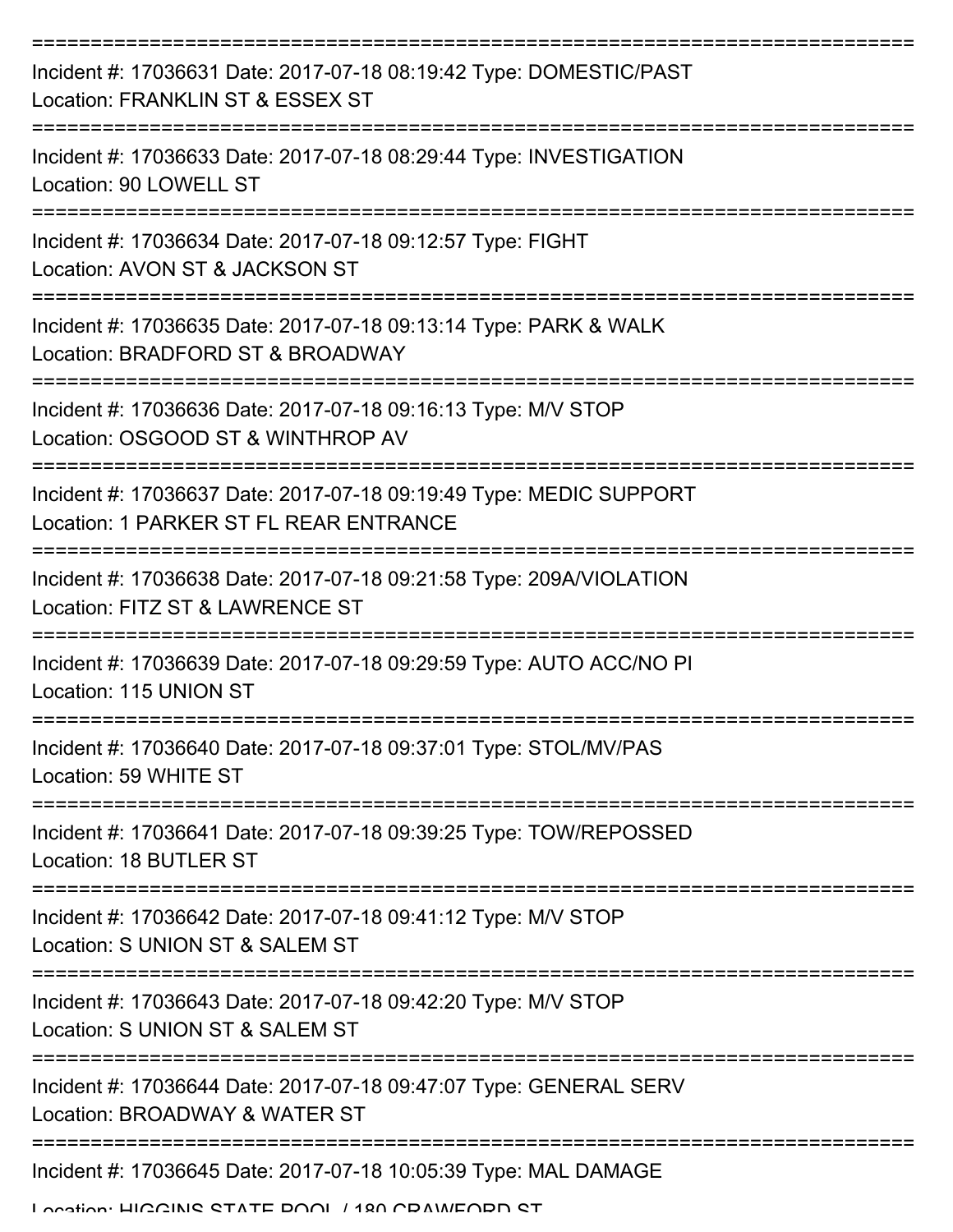| Incident #: 17036646 Date: 2017-07-18 10:07:52 Type: MAL DAMAGE<br>Location: 29 N PARISH RD<br>================================ |
|---------------------------------------------------------------------------------------------------------------------------------|
| Incident #: 17036647 Date: 2017-07-18 10:10:31 Type: TOW OF M/V<br>Location: 205 ABBOTT ST                                      |
| Incident #: 17036648 Date: 2017-07-18 10:10:45 Type: M/V STOP<br>Location: 454 ESSEX ST                                         |
| Incident #: 17036649 Date: 2017-07-18 10:19:37 Type: ALARM/HOLD<br>Location: JACKIES MARKET / 651 BROADWAY                      |
| Incident #: 17036650 Date: 2017-07-18 10:22:18 Type: CK WELL BEING<br>Location: 249 FARNHAM ST #2                               |
| Incident #: 17036651 Date: 2017-07-18 10:24:53 Type: M/V STOP<br>Location: 581 ANDOVER ST                                       |
| Incident #: 17036652 Date: 2017-07-18 10:29:27 Type: M/V STOP<br>Location: 467 BROADWAY                                         |
| Incident #: 17036653 Date: 2017-07-18 10:30:56 Type: ANIMAL COMPL<br>Location: 57 JACKSON ST                                    |
| Incident #: 17036654 Date: 2017-07-18 10:35:44 Type: AUTO ACC/NO PI<br>Location: ESSEX ST & JACKSON ST                          |
| Incident #: 17036655 Date: 2017-07-18 10:44:22 Type: SUICIDE ATTEMPT<br>Location: 35 AMES ST                                    |
| Incident #: 17036656 Date: 2017-07-18 10:53:37 Type: INVESTIGATION<br>Location: 233 HAVERHILL ST                                |
| Incident #: 17036657 Date: 2017-07-18 11:06:21 Type: MEDIC SUPPORT<br>Location: 194 LAWRENCE ST #REAR FL 1                      |
| Incident #: 17036658 Date: 2017-07-18 11:07:41 Type: LIC PLATE STO<br>Location: 29 ROBINSON CT                                  |
| Incident #: 17036659 Date: 2017-07-18 11:22:19 Type: ABAND MV<br>Location: 108 OXFORD ST                                        |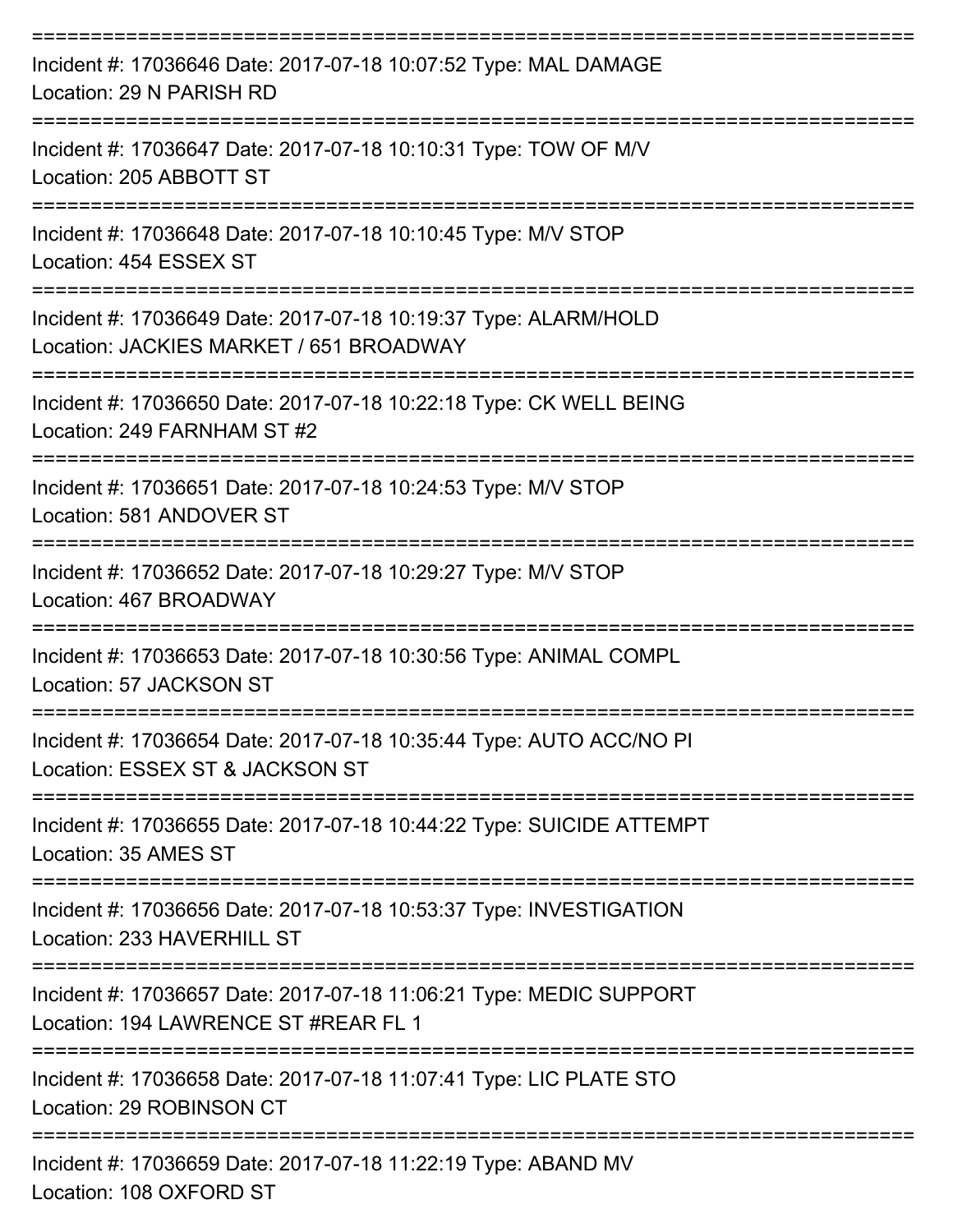| Incident #: 17036660 Date: 2017-07-18 11:23:44 Type: GENERAL SERV<br>Location: ST AUGUSTINE'S OF LAWRENCE / 124 AMES ST                                                   |
|---------------------------------------------------------------------------------------------------------------------------------------------------------------------------|
| :==================================<br>Incident #: 17036661 Date: 2017-07-18 11:26:41 Type: ALARM/BURG<br>Location: 7 DUNSTABLE ST                                        |
| Incident #: 17036662 Date: 2017-07-18 11:43:42 Type: FRAUD<br>Location: 90 LOWELL ST                                                                                      |
| Incident #: 17036663 Date: 2017-07-18 11:49:08 Type: ANIMAL COMPL<br>Location: 31 WINTHROP AV                                                                             |
| Incident #: 17036664 Date: 2017-07-18 12:02:30 Type: UNWANTEDGUEST<br>Location: 5 E HAVERHILL ST                                                                          |
| Incident #: 17036665 Date: 2017-07-18 12:03:17 Type: TOW OF M/V<br>Location: JACKSON ST & LOGAN ST                                                                        |
| :=========================<br>-----------------------------------<br>Incident #: 17036666 Date: 2017-07-18 12:12:58 Type: M/V STOP<br>Location: E HAVERHILL ST & FERRY ST |
| Incident #: 17036667 Date: 2017-07-18 12:18:46 Type: M/V STOP<br>Location: HAMPSHIRE ST & PARK ST                                                                         |
| Incident #: 17036668 Date: 2017-07-18 12:26:33 Type: SUICIDE ATTEMPT<br>Location: 26 PLATT ST                                                                             |
| Incident #: 17036669 Date: 2017-07-18 12:40:48 Type: STOL/MV/PAS<br>Location: 146 BAILEY ST                                                                               |
| Incident #: 17036670 Date: 2017-07-18 12:45:27 Type: MEDIC SUPPORT<br>Location: 383 HAVERHILL ST #30                                                                      |
| Incident #: 17036671 Date: 2017-07-18 12:47:13 Type: M/V STOP<br>Location: DRACUT ST & S BROADWAY                                                                         |
| Incident #: 17036672 Date: 2017-07-18 12:56:04 Type: DOMESTIC/PROG<br>Location: 252 S BROADWAY FL 2                                                                       |
| Incident #: 17036673 Date: 2017-07-18 13:00:20 Type: UNWANTEDGUEST<br>Location: 197 PROSPECT ST                                                                           |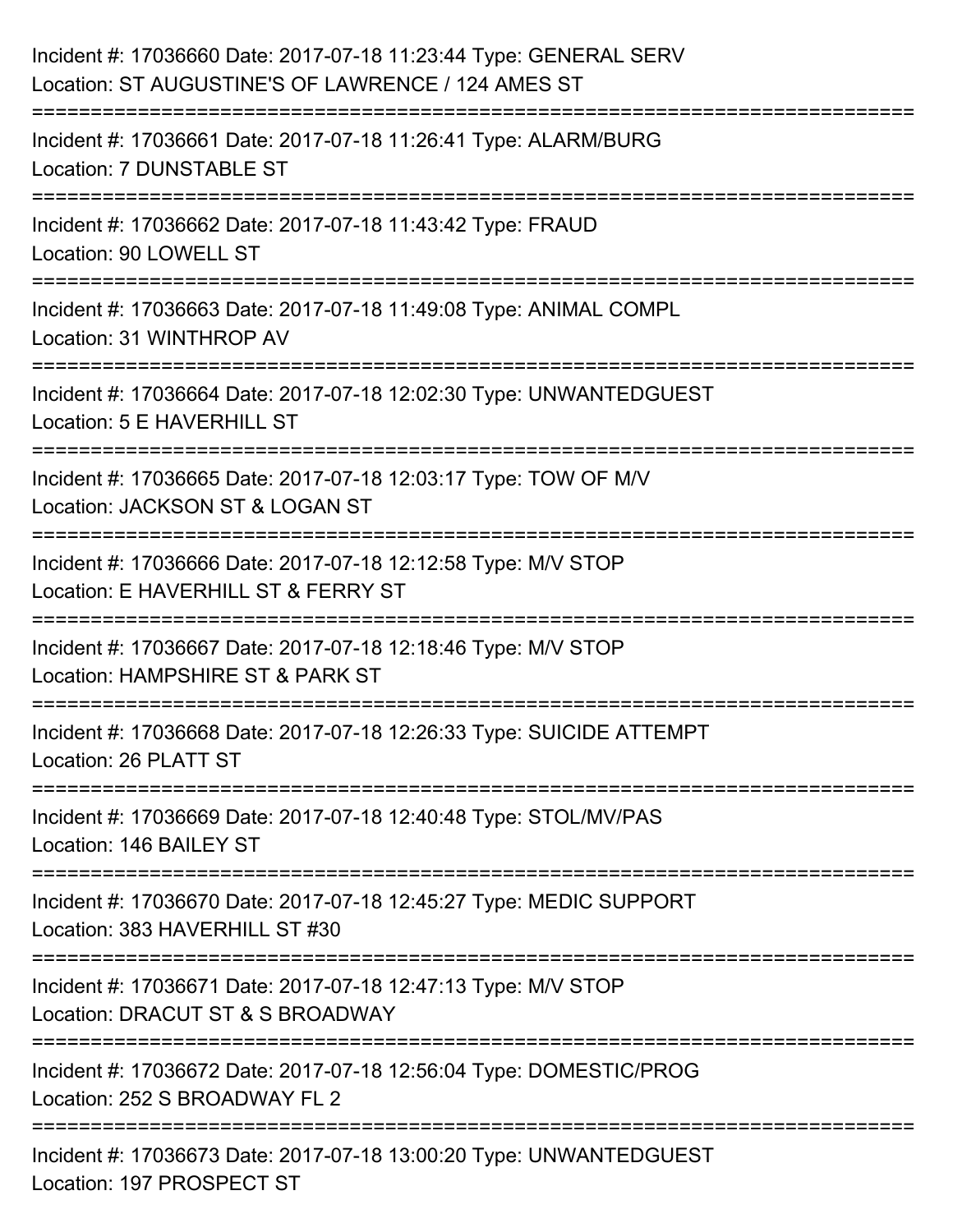| Incident #: 17036674 Date: 2017-07-18 13:21:23 Type: GENERAL SERV<br>Location: 109 BODWELL ST                                |
|------------------------------------------------------------------------------------------------------------------------------|
| Incident #: 17036675 Date: 2017-07-18 13:26:27 Type: AUTO ACC/NO PI<br>Location: BROADWAY                                    |
| Incident #: 17036676 Date: 2017-07-18 13:32:33 Type: M/V STOP<br>Location: 130 PARKER ST                                     |
| Incident #: 17036677 Date: 2017-07-18 13:37:20 Type: COURT DOC SERVE<br>Location: 82 KINGSTON ST                             |
| Incident #: 17036678 Date: 2017-07-18 13:38:21 Type: 209A/SERVE<br>Location: 90 LOWELL ST                                    |
| Incident #: 17036679 Date: 2017-07-18 13:39:12 Type: 209A/SERVE<br>Location: 90 LOWELL ST                                    |
| Incident #: 17036680 Date: 2017-07-18 13:39:54 Type: 209A/SERVE<br>Location: 90 LOWELL ST                                    |
| Incident #: 17036681 Date: 2017-07-18 13:41:14 Type: 209A/SERVE<br>Location: 90 LOWELL ST                                    |
| Incident #: 17036682 Date: 2017-07-18 13:42:18 Type: 209A/SERVE<br>Location: 90 LOWELL ST                                    |
| Incident #: 17036683 Date: 2017-07-18 13:43:16 Type: 209A/SERVE<br>Location: 90 LOWELL ST                                    |
| Incident #: 17036684 Date: 2017-07-18 13:44:11 Type: 209A/SERVE<br>Location: 90 LOWELL ST                                    |
| Incident #: 17036685 Date: 2017-07-18 13:45:39 Type: M/V STOP<br>Location: 111 PARK ST                                       |
| =============================<br>Incident #: 17036686 Date: 2017-07-18 13:45:40 Type: 209A/SERVE<br>Location: 34 BERKELEY ST |
| Incident #: 17036687 Date: 2017-07-18 13:46:25 Type: 209A/SERVE<br>Location: 90 LOWELL ST                                    |

===========================================================================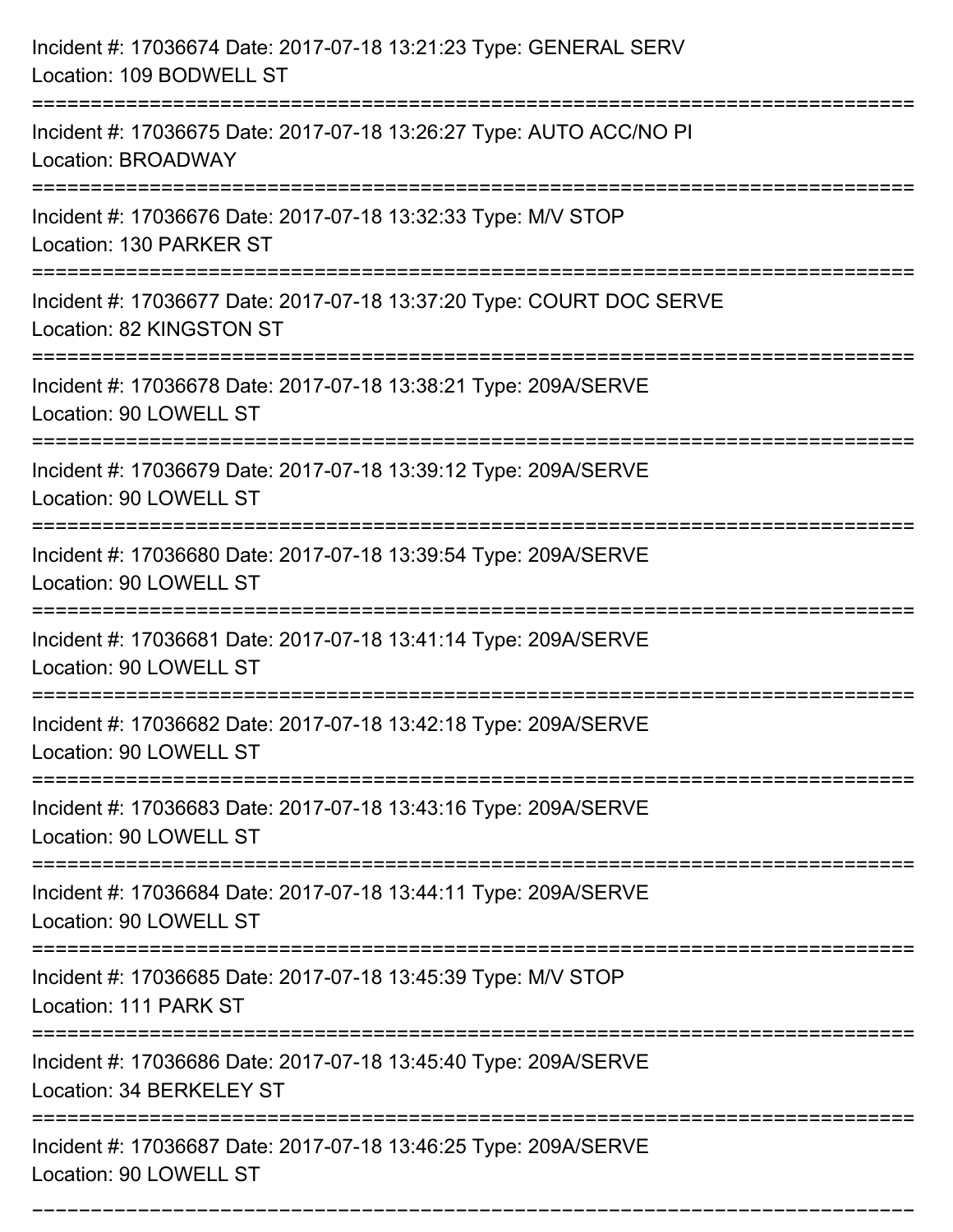| Incident #: 17036688 Date: 2017-07-18 13:47:05 Type: 209A/SERVE<br>Location: 90 LOWELL ST                                        |
|----------------------------------------------------------------------------------------------------------------------------------|
| Incident #: 17036689 Date: 2017-07-18 13:47:53 Type: 209A/SERVE<br>Location: 2 DURHAM ST                                         |
| Incident #: 17036690 Date: 2017-07-18 13:48:28 Type: 209A/SERVE<br>Location: 90 LOWELL ST                                        |
| Incident #: 17036691 Date: 2017-07-18 13:49:44 Type: 209A/SERVE<br>Location: 70 NEWBURY ST                                       |
| Incident #: 17036692 Date: 2017-07-18 13:50:48 Type: 209A/SERVE<br>Location: 90 LOWELL ST<br>===============================     |
| Incident #: 17036693 Date: 2017-07-18 13:51:23 Type: 209A/SERVE<br>Location: 324 LOWELL ST                                       |
| Incident #: 17036694 Date: 2017-07-18 13:52:15 Type: 209A/SERVE<br>Location: 324 LOWELL ST<br>================================== |
| Incident #: 17036695 Date: 2017-07-18 13:53:29 Type: 209A/SERVE<br>Location: 90 LOWELL ST                                        |
| Incident #: 17036696 Date: 2017-07-18 13:54:08 Type: 209A/SERVE<br>Location: 90 LOWELL ST                                        |
| Incident #: 17036697 Date: 2017-07-18 13:54:55 Type: 209A/SERVE<br>Location: 90 LOWELL ST                                        |
| Incident #: 17036698 Date: 2017-07-18 13:55:53 Type: 209A/SERVE<br>Location: 286 BROADWAY                                        |
| Incident #: 17036699 Date: 2017-07-18 13:56:23 Type: AUTO ACC/NO PI<br>Location: S UNION ST & SALEM ST                           |
| Incident #: 17036700 Date: 2017-07-18 13:56:49 Type: 209A/SERVE<br>Location: 90 LOWELL ST                                        |
| Incident #: 17036701 Date: 2017-07-18 13:57:26 Type: 209A/SERVE<br>Location: 231 BRUCE ST                                        |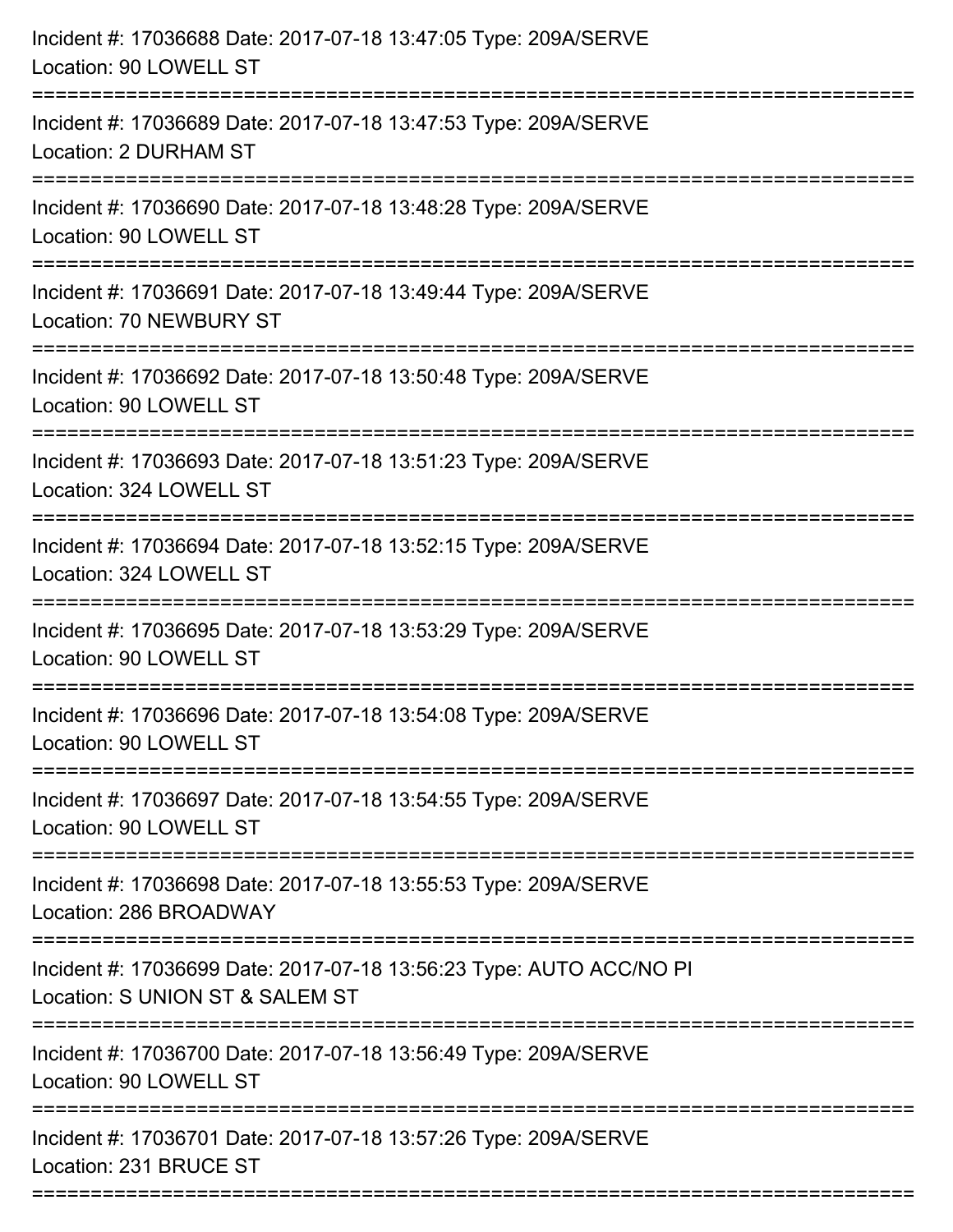Location: BROADWAY & WATER ST =========================================================================== Incident #: 17036703 Date: 2017-07-18 14:16:55 Type: AUTO ACC/NO PI Location: 357 HAMPSHIRE ST =========================================================================== Incident #: 17036704 Date: 2017-07-18 14:26:37 Type: ALARM/BURG Location: 21 BELMONT ST =========================================================================== Incident #: 17036705 Date: 2017-07-18 14:26:56 Type: M/V STOP Location: AMES ST & WATER ST =========================================================================== Incident #: 17036706 Date: 2017-07-18 14:31:12 Type: 209A/SERVE Location: 2 INMAN ST =========================================================================== Incident #: 17036707 Date: 2017-07-18 14:43:42 Type: COURT DOC SERVE Location: 101 S BOWDOIN ST =========================================================================== Incident #: 17036708 Date: 2017-07-18 14:49:37 Type: AUTO ACC/NO PI Location: 80 HAVERHILL ST =========================================================================== Incident #: 17036709 Date: 2017-07-18 14:51:03 Type: B&E/MV/PROG Location: 85 BEACON ST =========================================================================== Incident #: 17036710 Date: 2017-07-18 15:02:02 Type: DISTURBANCE Location: 15 N PARISH RD =========================================================================== Incident #: 17036711 Date: 2017-07-18 15:03:51 Type: MISSING PERS Location: 118 JACKSON ST #2 =========================================================================== Incident #: 17036712 Date: 2017-07-18 15:11:34 Type: M/V STOP Location: LAWRENCE ST & SARATOGA ST =========================================================================== Incident #: 17036713 Date: 2017-07-18 15:15:15 Type: AUTO ACC/NO PI Location: WENDY'S / 99 WINTHROP AV =========================================================================== Incident #: 17036714 Date: 2017-07-18 15:16:11 Type: LARCENY/PAST Location: 475 BROADWAY #6 =========================================================================== Incident #: 17036715 Date: 2017-07-18 15:20:04 Type: HIT & RUN M/V Location: BURGER KING / 187 BROADWAY ===========================================================================

Incident #: 17036716 Date: 2017 07 18 15:26:12 Type: M/V STOP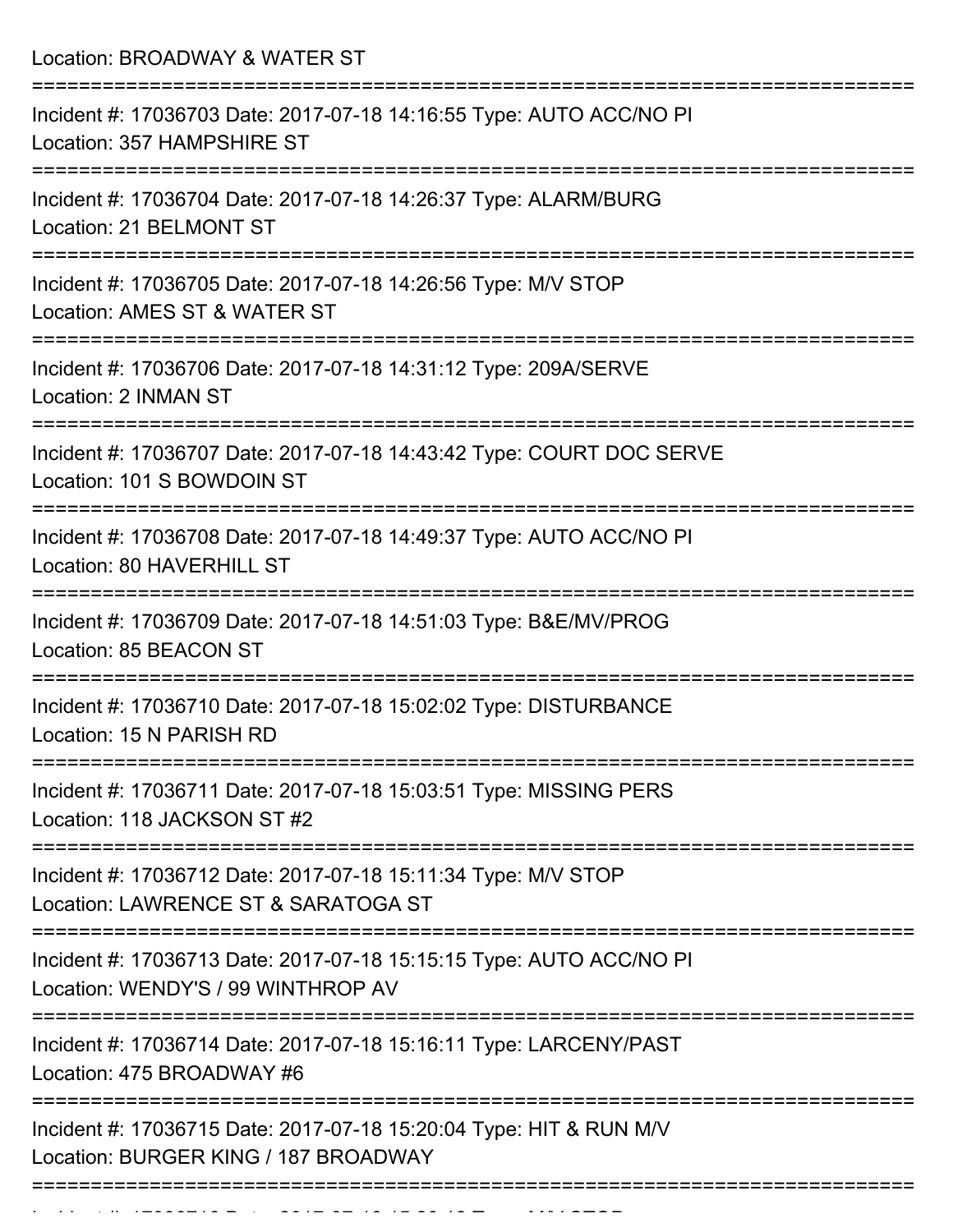Location: BROADWAY & HAVERHILL ST

| Incident #: 17036717 Date: 2017-07-18 15:30:16 Type: TOW OF M/V<br>Location: MARGIN ST & MELVIN ST              |
|-----------------------------------------------------------------------------------------------------------------|
| Incident #: 17036718 Date: 2017-07-18 15:38:58 Type: DRUG VIO<br><b>Location: MECHANIC ST</b>                   |
| Incident #: 17036719 Date: 2017-07-18 15:42:41 Type: TRESPASSING<br>Location: 154 ANDOVER ST                    |
| Incident #: 17036720 Date: 2017-07-18 15:44:08 Type: KEEP PEACE<br>Location: 558 HAMPSHIRE ST<br>============== |
| Incident #: 17036721 Date: 2017-07-18 15:51:00 Type: ALARM/BURG<br>Location: 69 EASTSIDE ST                     |
| Incident #: 17036722 Date: 2017-07-18 15:55:32 Type: 209A/SERVE<br>Location: 14 BEACON ST                       |
| Incident #: 17036723 Date: 2017-07-18 16:00:07 Type: MAL DAMAGE<br>Location: 118 JACKSON ST                     |
| Incident #: 17036724 Date: 2017-07-18 16:02:47 Type: COURT DOC SERVE<br>Location: 507 ANDOVER ST                |
| Incident #: 17036725 Date: 2017-07-18 16:03:15 Type: MISSING PERS<br>Location: 155 FRANKLIN ST #2               |
| Incident #: 17036726 Date: 2017-07-18 16:05:25 Type: DRUG VIO<br>Location: NEWBURY ST & ORCHARD ST              |
| Incident #: 17036727 Date: 2017-07-18 16:07:45 Type: B&E/MV/PAST<br>Location: 3 PEARL AV                        |
| Incident #: 17036728 Date: 2017-07-18 16:10:58 Type: COURT DOC SERVE<br>Location: 76 AMHERST ST                 |
| Incident #: 17036729 Date: 2017-07-18 16:16:05 Type: COURT DOC SERVE<br>Location: 67 NEWTON ST                  |
|                                                                                                                 |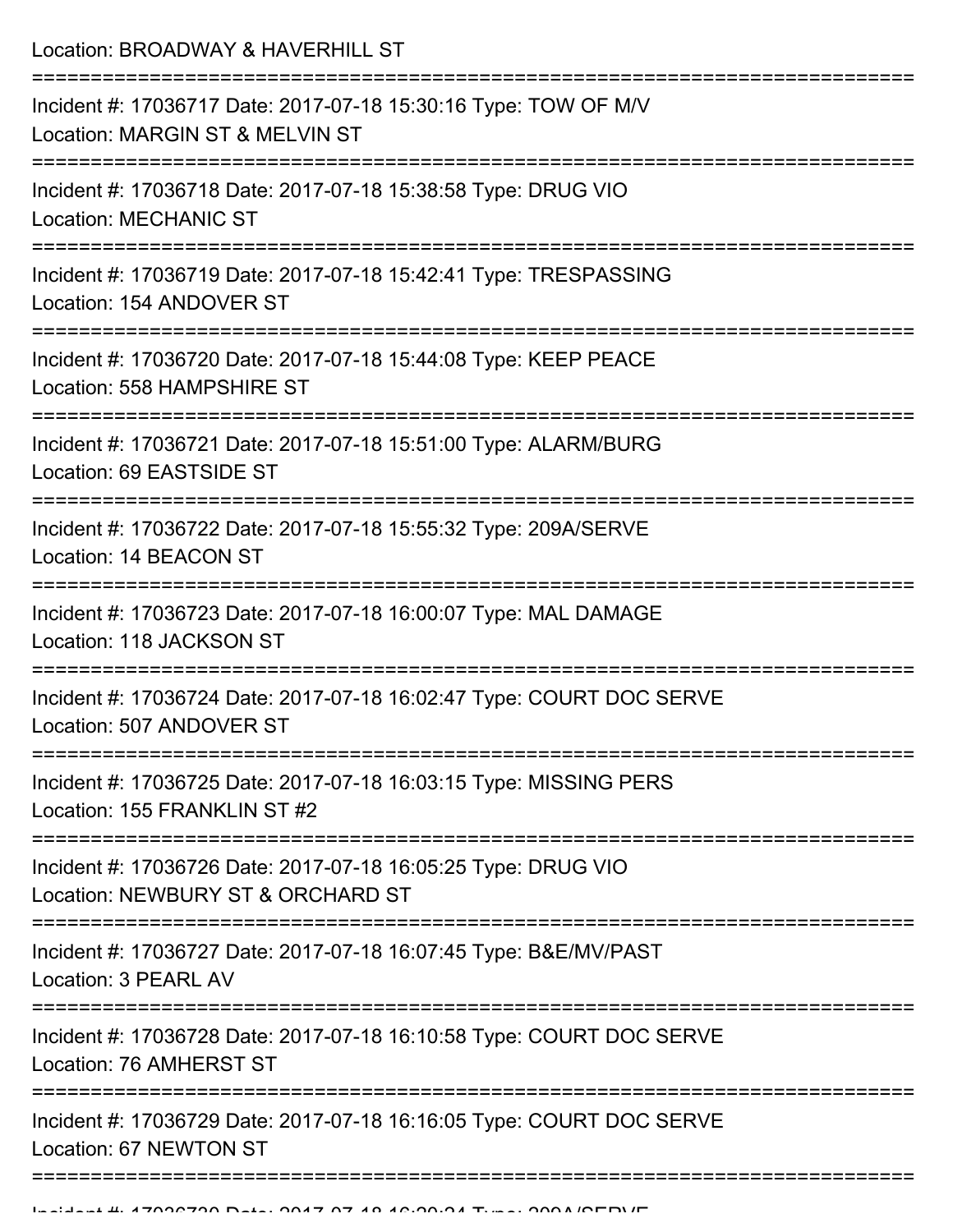| Location: 86 S BROADWAY                                                                                                                      |
|----------------------------------------------------------------------------------------------------------------------------------------------|
| Incident #: 17036731 Date: 2017-07-18 16:22:38 Type: M/V STOP<br><b>Location: CROSS ST</b>                                                   |
| Incident #: 17036732 Date: 2017-07-18 16:34:50 Type: WARRANT SERVE<br>Location: BROOK ST                                                     |
| Incident #: 17036733 Date: 2017-07-18 16:47:51 Type: WARRANT SERVE<br>Location: 360 BROADWAY                                                 |
| Incident #: 17036735 Date: 2017-07-18 16:52:05 Type: 209A/VIOLATION<br>Location: ESSEX ST & MILL ST<br>:==================================== |
| Incident #: 17036734 Date: 2017-07-18 16:52:40 Type: 209A/SERVE<br>Location: 15 NELSON ST                                                    |
| Incident #: 17036736 Date: 2017-07-18 17:01:19 Type: COURT DOC SERVE<br>Location: 74 BUTLER ST<br>----------------------------               |
| Incident #: 17036737 Date: 2017-07-18 17:03:34 Type: SUS PERS/MV<br>Location: 82 TREMONT ST                                                  |
| Incident #: 17036738 Date: 2017-07-18 17:08:52 Type: DISTURBANCE<br>Location: 117 NEWBURY ST                                                 |
| Incident #: 17036739 Date: 2017-07-18 17:09:49 Type: 209A/VIOLATION<br>Location: 600 BROADWAY                                                |
| Incident #: 17036740 Date: 2017-07-18 17:11:29 Type: WARRANT SERVE<br>Location: 101 S BOWDOIN ST                                             |
| Incident #: 17036741 Date: 2017-07-18 17:12:25 Type: KEEP PEACE<br>Location: 576 HAVERHILL ST                                                |
| Incident #: 17036742 Date: 2017-07-18 17:22:28 Type: DRUG VIO<br>Location: BROADWAY & BRADFORD ST                                            |
| Incident #: 17036743 Date: 2017-07-18 17:28:46 Type: SUS PERS/MV<br>Location: 52 COLONIAL RD                                                 |

Incident #: 17036744 Date: 2017-07-18 17:35:32 Type: PROSTITUTION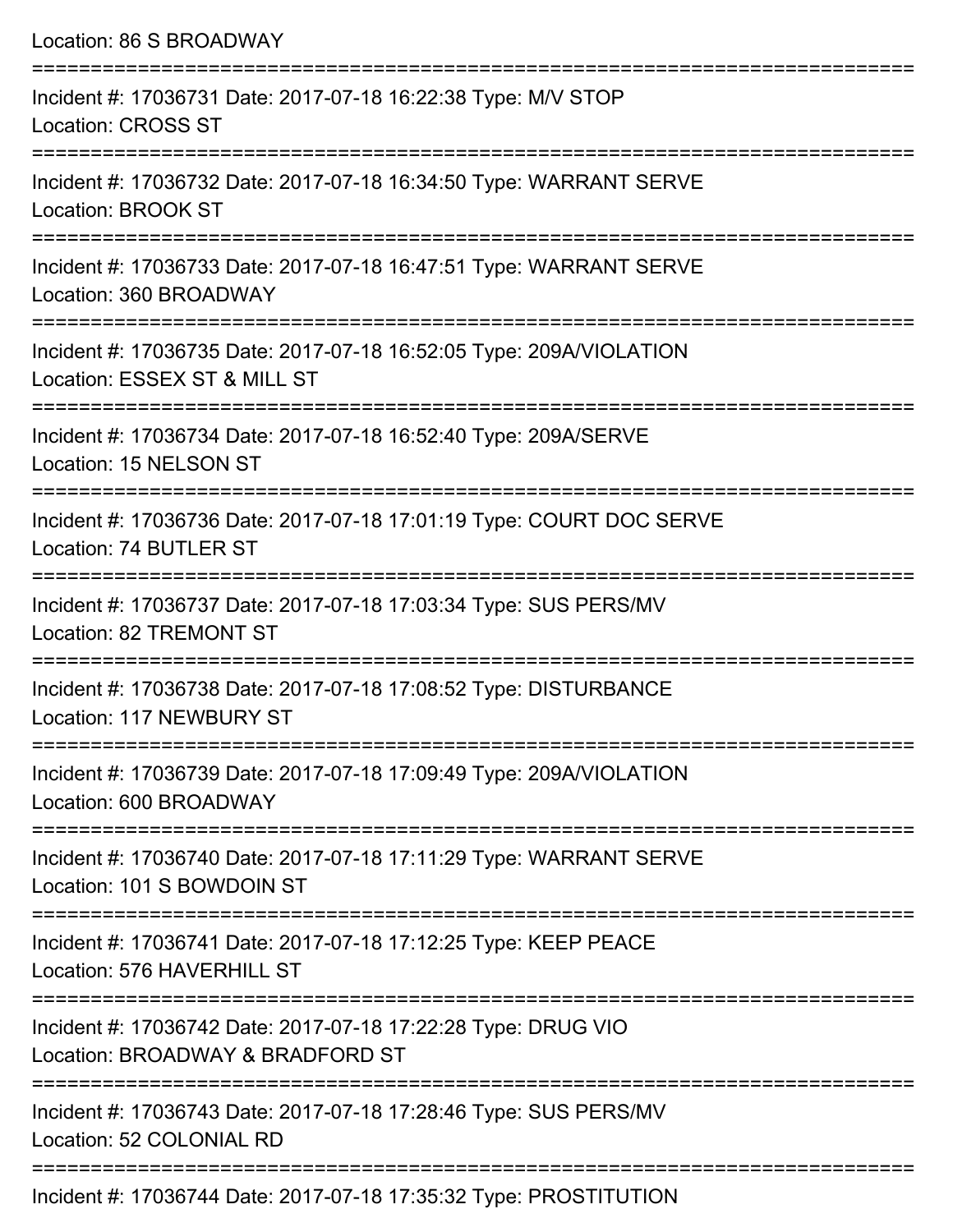| Incident #: 17036745 Date: 2017-07-18 17:47:35 Type: SHOPLIFTING<br>Location: 73 WINTHROP AV                                     |
|----------------------------------------------------------------------------------------------------------------------------------|
| Incident #: 17036746 Date: 2017-07-18 17:50:26 Type: MV/BLOCKING<br>Location: FERRY ST & MARSTON ST                              |
| Incident #: 17036748 Date: 2017-07-18 17:54:30 Type: TRESPASSING<br>Location: 62 NEWBURY ST                                      |
| Incident #: 17036747 Date: 2017-07-18 17:55:46 Type: ALARM/BURG<br>Location: ARLINGTON SCHOOL / 150 ARLINGTON ST                 |
| Incident #: 17036749 Date: 2017-07-18 17:58:18 Type: SUS PERS/MV<br>Location: FOSTER ST & S UNION ST                             |
| Incident #: 17036750 Date: 2017-07-18 18:15:00 Type: M/V STOP<br>Location: 352 HAVERHILL ST<br>================================= |
| Incident #: 17036751 Date: 2017-07-18 18:33:26 Type: M/V STOP<br>Location: DURHAM ST & S BROADWAY                                |
| Incident #: 17036752 Date: 2017-07-18 19:00:29 Type: M/V STOP<br>Location: 380 PARK ST                                           |
| Incident #: 17036753 Date: 2017-07-18 19:16:12 Type: M/V STOP<br>Location: 176 ARLINGTON ST                                      |
| Incident #: 17036754 Date: 2017-07-18 19:24:16 Type: M/V STOP<br>Location: ALLSTON ST & HOWARD ST                                |
| Incident #: 17036755 Date: 2017-07-18 19:24:54 Type: PARK & WALK<br>Location: LAWRENCE ST & MYRTLE ST                            |
| Incident #: 17036756 Date: 2017-07-18 19:25:29 Type: THREATS<br>Location: 77 S UNION ST                                          |
| Incident #: 17036757 Date: 2017-07-18 19:47:56 Type: INVEST CONT<br>Location: 48 KINGSTON ST                                     |
| Incident #: 17036758 Date: 2017-07-18 19:58:18 Type: NOISE ORD                                                                   |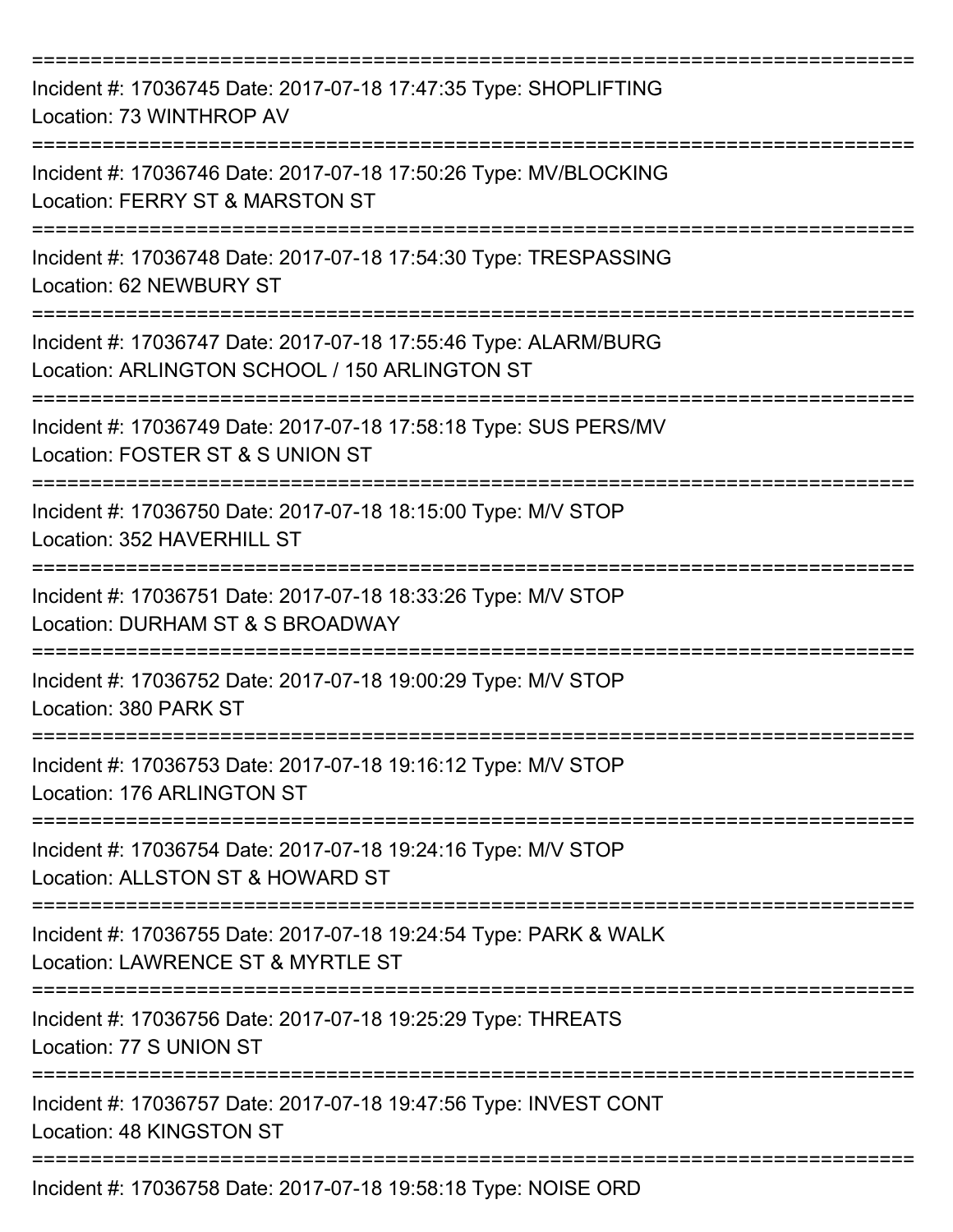| Incident #: 17036759 Date: 2017-07-18 20:19:41 Type: EXTRA SURVEIL<br><b>Location: LEEDS TER</b>          |
|-----------------------------------------------------------------------------------------------------------|
| Incident #: 17036760 Date: 2017-07-18 20:32:24 Type: INVEST CONT<br>Location: 52 BELMONT ST               |
| Incident #: 17036761 Date: 2017-07-18 20:33:14 Type: M/V STOP<br>Location: ABBOTT ST & PARKER ST          |
| Incident #: 17036762 Date: 2017-07-18 20:38:21 Type: M/V STOP<br>Location: HAMPSHIRE ST & HAVERHILL ST    |
| Incident #: 17036763 Date: 2017-07-18 20:39:32 Type: GENERAL SERV<br>Location: AMESBURY ST & COMMON ST    |
| Incident #: 17036764 Date: 2017-07-18 20:53:07 Type: M/V STOP<br>Location: ANDOVER ST & S BROADWAY        |
| Incident #: 17036765 Date: 2017-07-18 20:58:37 Type: EXTRA SURVEIL<br><b>Location: LYNN ST</b>            |
| Incident #: 17036766 Date: 2017-07-18 21:02:53 Type: M/V STOP<br>Location: DORCHESTER ST & WINTHROP AV    |
| Incident #: 17036767 Date: 2017-07-18 21:04:25 Type: FIRE WORKS<br>Location: BROOKFIELD ST & BOWDOIN ST   |
| Incident #: 17036768 Date: 2017-07-18 21:07:36 Type: LARCENY/PAST<br>Location: FRANKLIN ST & HAVERHILL ST |
| Incident #: 17036769 Date: 2017-07-18 21:20:56 Type: WARRANT SERVE<br>Location: 24C SUMMER ST             |
| Incident #: 17036770 Date: 2017-07-18 21:31:15 Type: MISSING PERS<br>Location: 205 CRAWFORD ST            |
| Incident #: 17036771 Date: 2017-07-18 21:45:59 Type: SUS PERS/MV<br>Location: BRADFORD ST & FRANKLIN ST   |
| Incident #: 17036772 Date: 2017-07-18 21:56:18 Type: ALARM/BURG                                           |